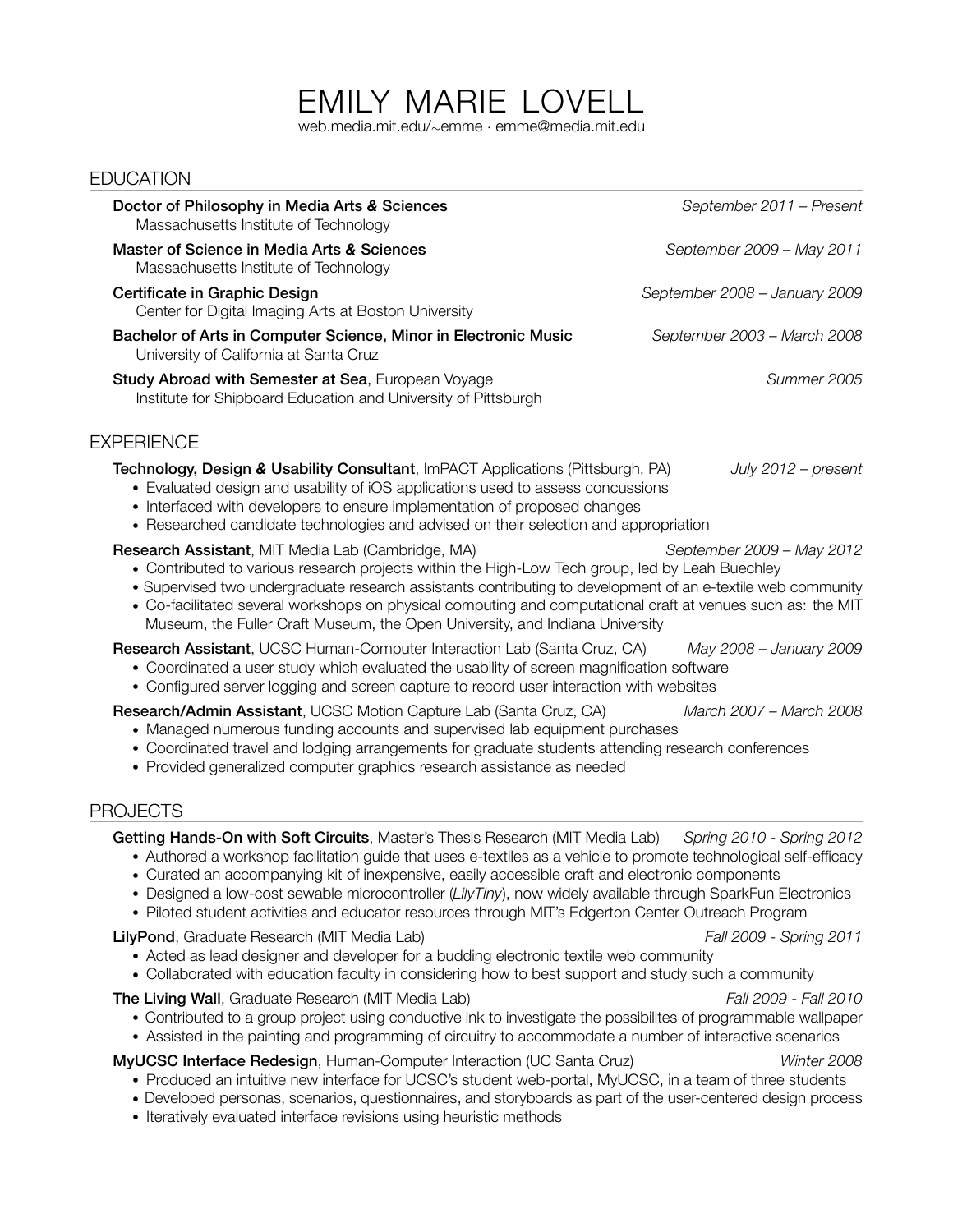#### PUBLICATIONS

- LilyPond: An Online Community for Sharing E-Textile Projects. Lovell, E., Buechley, L. (2011). In Proceedings of C*&*C, pp. 365-366.
- Living Wall: Programmable Wallpaper for Interactive Spaces. Buechley, L., Mellis, D., Perner-Wilson, H., Lovell, E., and Kaufmann, B. (2010). In Proceedings of MM, pp. 1401-1402.
- CopyCAD: Remixing Physical Objects with Copy and Paste from the Real World. Follmer, S., Carr, D., Lovell, E., Ishii, H. (2010). In Proceedings of UIST, pp. 381-382.

An E-Sewing Tutorial for DIY Learning. Lovell, E. and Buechley, L. (2010). In Proceedings of IDC, pp. 230-233.

#### INVITED PARTICIPATION

| International Computer Clubhouse Conference, Introductory E-Textiles Workshop Facilitator    | 2012 |
|----------------------------------------------------------------------------------------------|------|
| <b>GUTS y Girls Program, Guest Presenter and E-Textile Workshop Facilitator</b>              | 2011 |
| <b>SIGGRAPH.</b> Wearables Area Team Member in The Studio                                    | 2010 |
| <b>International Computer Clubhouse Conference, Electronic Quilting Workshop Facilitator</b> | 2010 |

#### TEACHING

Teaching Assistant, New Textiles (MIT Media Lab) *Spring 2012*

- Contributed to refining the pace and flow of course subject matter
- Piloted and revised student assignments in advance of associated lab meetings
- Met with students individually, as needed, to provide support on lab assignments and final projects

#### Course Assistant, Introduction to Computer Graphics (UC Santa Cruz) *Fall 2007*

- Redesigned course curriculum for an assistant professor of computer science
- Led a group of five students by conducting weekly meetings and delegating responsibilities
- Set a timeline for completion and assessed project progress through maintenance of wiki webpage
- Co-authored an educational grant, securing \$2,000 in funding for continued curriculum improvement

Course Assistant, Technology Targeted at Social Issues (UC Santa Cruz) *Spring 2007*

- Collaborated on curriculum development and promoted innovative new course to undergraduates
- Wrote and graded student quizzes, tracked grades, and moderated discussion forum

Teaching Aid, Radcliff Elementary School (Watsonville, CA) *Summer 2004*

- Provided teaching support for a fourth grade classroom in a bilingual (Spanish-English) school
- Supported students in need of one-on-one attention

### ACTIVITIES *&* OUTREACH

Presenter, Grace Hopper Celebration of Women in Computing *November 2011* • Presented master's thesis research on e-textiles and self-efficacy in the ACM Student Research Competition r Co-facilitated an introductory e-textile workshop entitled "Expressive Electronics for Computer Scientists" • Co-organized and hosted a MIT Media Lab booth with the goal of attracting more qualified female applicants Co-President, UCSC Society of Women Engineers Collegiate Section *April 2006 – May 2007* • Conducted weekly meetings, volunteered at conferences, redesigned and managed website • Collaborated with other engineering organizations to plan fundraiser, recruiting, and outreach events r Developed and secured a \$3,000 grant for a networking event attended by 150 students, alumni, and faculty Student Volunteer SIGGRAPH *2007* SWE Region A Conference *2007* Grace Hopper Celebration of Women in Computing *2006* Alternative Spring Break: Valle de las Palmas, Mexico *2006* Select Additional Outreach Microsoft DigiGirlz: Presented craft technology research and curated an e-fashion show. *2010, 2011* WGBH's Dot Diva Initiative: Profiled as a role model for young women in STEM fields. *2010* BU Summer Pathways: Facilitated an e-textile bracelet workshop for young women in high school. *2010* Women in Technology Program: Led several groups of pre-college students on research lab tours. *2010*